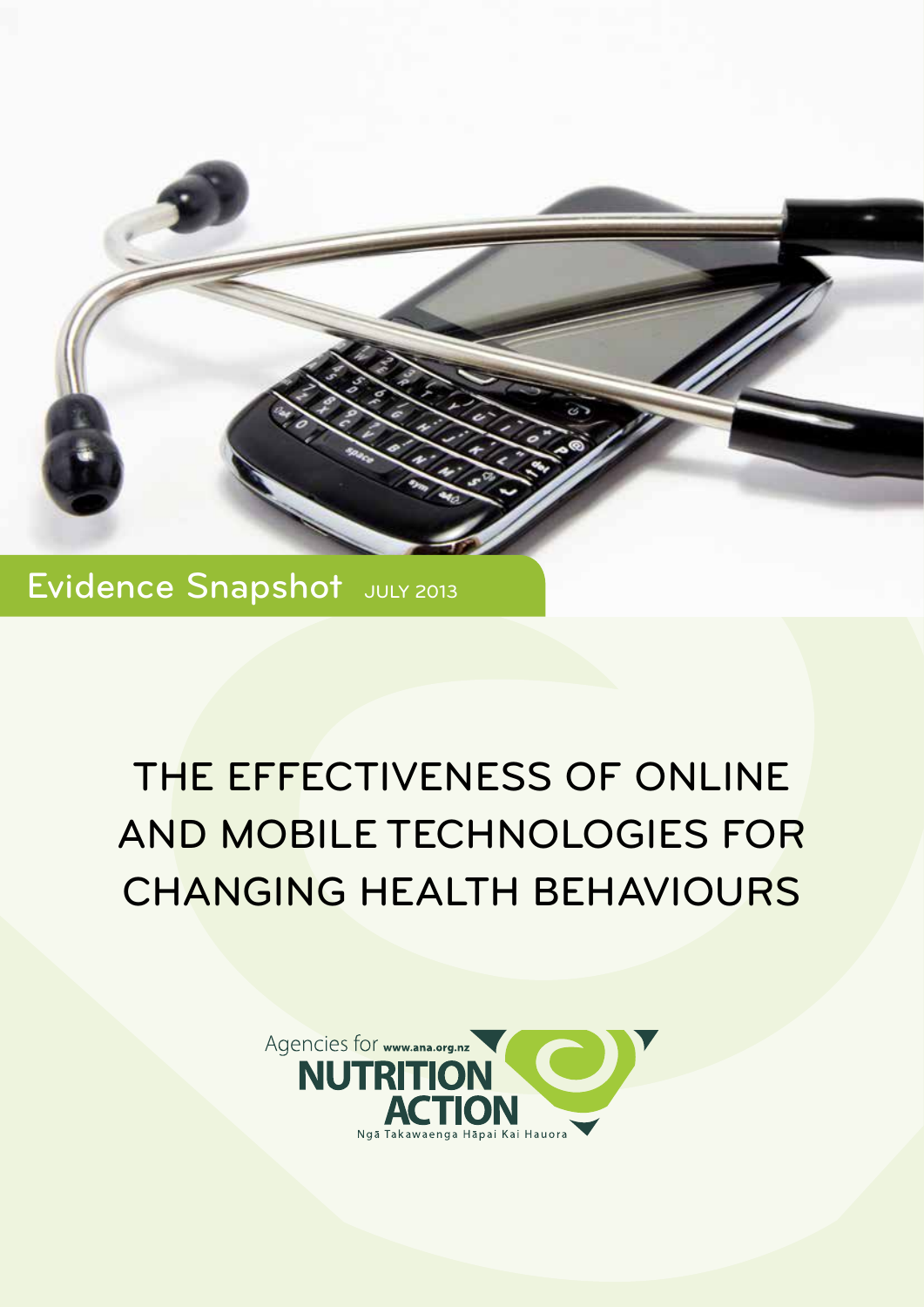The Effectiveness of Online and Mobile Technologies for Changing Health Behaviours

Prepared by Julia Lyon National Project Manager, Agencies for Nutrition Action

## **"Never before in history has innovation offered promise of so much to so many in so short a time." – Bill Gates (Former chief executive and current chairman of Microsoft).**

Since the arrival of the personal computer in the 1970's, computing, information and communication technologies have changed dramatically. With the growing use of mobile phones and the Internet, new and innovative opportunities for the delivery of health promotion interventions have appeared. However, research has been slow to emerge on the effectiveness of these interventions for changing health behaviours.

This snapshot summarises the research to date on the effectiveness, cost-effectiveness and key success features of online and mobile-based interventions**<sup>1</sup>**aimed at encouraging healthy eating and physical activity. A literature review with a focus on the use of online and mobile technologies for the promotion of weight management, nutrition, physical activity and smoking cessation<sup>2</sup> underpins this snapshot<sup>(1)</sup>. The review also includes the findings of five interviews conducted with individuals involved in New Zealand health promotion programmes that use online and mobile-based interventions.

## **1. WHY A FOCUS ON ONLINE AND MOBILE-BASED INTERVENTIONS FOR CHANGING HEALTH BEHAVIOURS?**

Interventions delivered online and via mobile devices offer a variety of benefits because they:

#### **Can engage audiences anytime, anywhere…**

Most New Zealanders (86%) now use the Internet and the number of people accessing the Internet from a mobile device (e.g. a smartphone or tablet) has quadrupled since 2001 (27% from 7%)<sup>(2)</sup>. Those who have a connection at home are predominantly connected to broadband (91%) while a smaller number use dial-up (9%)<sup>(2)</sup>. Most Internet users (98%) check their emails and many do so daily (77%)<sup>(2)</sup>. Over half (64%) belong to a social networking site with under-30s (87%) engaging more in social networking than over 60-year olds (34%)(2).

In 2011, New Zealand's mobile phone penetration was 109%, that's over one phone per person<sup>(3)</sup>. It is estimated that 48% of New Zealanders have a smartphone and the most commonly used smartphone apps were Facebook (76%), news and weather apps (70%), apps for gaming and

entertainment (70%) and business/ banking apps  $(54\%)^{(4)}$ .

These statistics confirm that more and more New Zealanders than ever are online and the increasing affordability of Internet-enabled mobile phones and devices means they can do so anywhere, anytime. This means that interventions, which utilise these technologies, have the potential to reach people regardless of where they live and the services available to them in their geographic/physical environment  $(5 - 7)$ .

## **Can extend the reach of interventions…**

Traditionally, priority groups have been less likely to use the Internet and mobile devices<sup>(2)</sup>. For example in 2007, 80% of NZ Europeans were Internet users, compared with 70% of Māori and Pasifika people<sup>(2)</sup>. However, since then this digital divide has decreased, largely due to a sharp rise in the proportion of Māori and Pasifika people using the Internet<sup>(2)</sup>. These increasing levels of Internet and mobile device use mean that interventions which use these technologies have the potential to reach large populations and, increasingly, priority groups<sup> $(6 - 11)$ </sup>. They also have the potential to reach those who may not otherwise engage in traditional health promotion interventions for reasons such as concerns around stigmatisation<sup>(5)</sup>.

**<sup>1</sup>** For the purpose of this snapshot 'Online and mobile-based interventions' are those which utilise tools accessible via the Internet (websites, emails, online chat, online phone and videoconferencing, online gaming, blogs, social networking sites etc) and mobile phones/devices (voice calls, texting, sending photos and videos, sending data, multi-media playback,<br>internet, email, apps, gaming, Bluetooth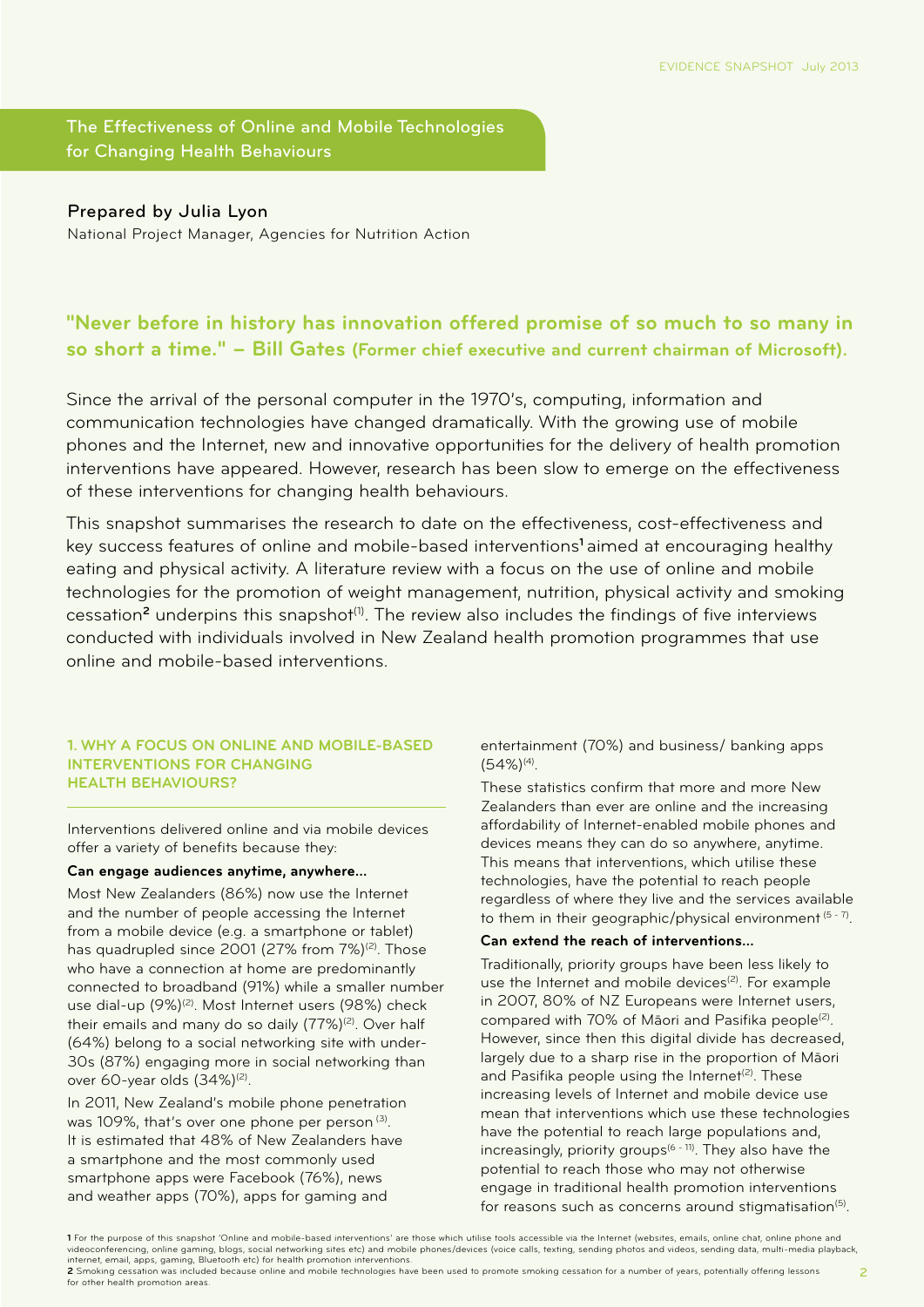#### **Are scalable and offer relatively low costs per user…**

Online and mobile-based interventions have the potential to be delivered at a relatively lower cost per user than face-to-face interventions<sup>(5, 12)</sup>. Their set up may be costly but their automated delivery tends to be very cheap<sup>(13)</sup>. They also have the ability to offer economies of scale as interventions to large populations cost little more than delivering to small groups $(9, 13 - 15)$ . The reach of online and mobile technologies also gives interventions the potential to have a major public health impact<sup>(16)</sup>. Small changes at an individual level can mean large changes at the population level<sup>(6)</sup>.

## **Can offer interactive features…**

These features can be similar to those found in interpersonal counselling, e.g. motivational messaging, role modelling, tailoring of content and support<sup>(17)</sup>. Systems can be created which collect demographic information, as well as information on behavioural issues faced by users and this information can be used to generate personalised feedback. Online and mobile-based interventions also offer mechanisms to link users with other users for social support<sup>(10, 15)</sup>.

## **2. WHAT LIFESTYLE CHANGES ARE MOBILE AND ONLINE-BASED INTERVENTIONS BEING USED TO PROMOTE?**

Online and mobile-based interventions are increasingly being used to promote healthy lifestyles, encourage and support people to self-manage chronic conditions, facilitate communication between health care providers and patients and provide clinical management support<sup>(1).</sup> Some examples of interventions using these technologies in New Zealand at the time of this review included:

- Breakfast Eaters Have It Better: A Health Promotion Agency campaign aimed at increasing the number of children and families eating breakfast every day. Delivery is via website, Facebook and electronic newsletters. See www.breakfast-eaters.org.nz
- National Breastfeeding Campaign: A Ministry of Health and GSL Network initiative aimed at increasing breastfeeding rates, especially amongst Māori and Pacific. Facebook and blogging are the predominant tools of delivery.

See www.facebook.com/breastfeedingnz

• Quitline: A Quit Group service designed to increase smoking cessation. Delivery occurs via phone services, a website, emails, blogs, text messages and quit coaches. See www.quit.org.nz

## **Some examples of interventions showcased in the literature include the use of:**

- Mobile devices or Internet-based interventions to increase physical activity efficacy and behaviours (6, 9 - 11, 18, 19).
- Mobile devices, interactive TV and web-based interventions for improving weight management (7, 16, 17, 19, 20 - 24).
- Computers, the Internet, mobile phones and interactive TV to facilitate improvements in dietary behaviours (9, 12, 19, 23).

## **3. WHAT FACTORS ENHANCE THE EFFECTIVENESS OF ONLINE AND MOBILE-BASED INTERVENTIONS?**

There is limited evidence on which features of mobile device-based interventions are associated with enhanced effectiveness. This probably reflects the smaller body of research on mobile verses Internetbased interventions. In terms of Internet-based interventions, research has shown the following features tend to enhance their effectiveness:

- Tailored content: There has been a growing interest in interventions which customise content to users, with a number of reviews suggesting this intervention strategy holds considerable potential (5, 14, 21, 23 - 26). Although studies using objective outcome measures suggest the difference in effectiveness of tailored verses generic content may be small (27).
- Supplementary communication: Online interventions can be more effective when supplemented by face-to-face approaches or additional communications such as texting (10, 26).
- Theory based: Theories (e.g. Social Cognitive Theory, the Transtheoretical Model and Theory of Planned Behaviour) can strengthen Internet-based interventions by assisting in identifying intervention targets (e.g. attitudes, self-efficacy), mechanisms underlying behaviour change techniques (e.g. observational learning) and selecting individuals most likely to benefit (10, 23, 26). However many interventions to date have lacked a theoretical base and investment in testing and advancing more dynamic theories specifically for mobile and online intervention's has been suggested<sup>(28)</sup>.
- Influencing techniques: The number of behaviour change techniques used in an Internet-based intervention has a significant positive impact on effect size; in general the more techniques used the larger the effect $(8, 26)$ . Techniques include providing users with information on behavioural consequences, promoting selfmonitoring of behaviour, identifying barriers and/or problems solving.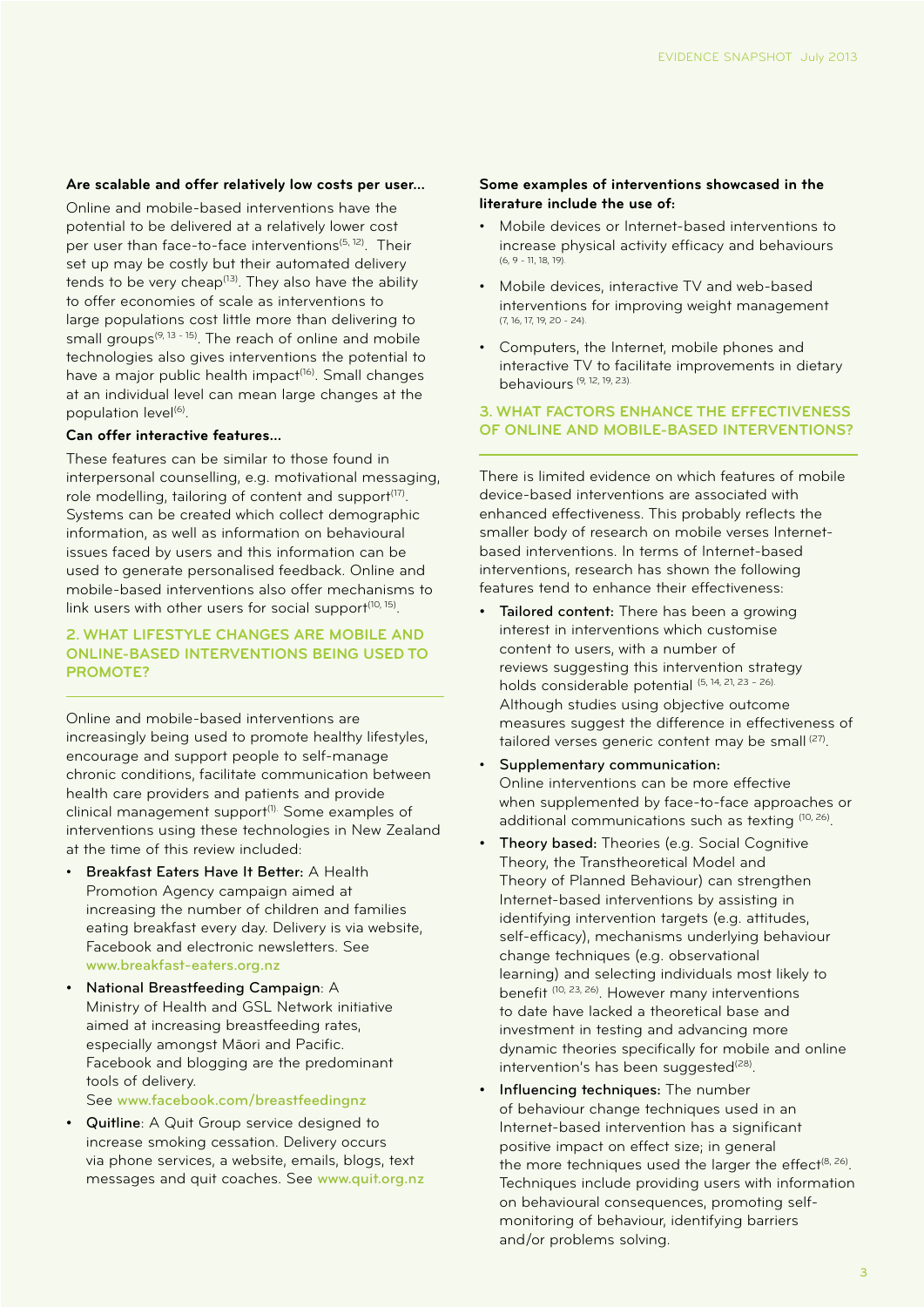- • Investigator initiated contact: Interventions where investigators deliver information to participants may be more effective because they don't rely on users planning to engage in the intervention<sup>(10)</sup>.
- Intervention exposure: There is evidence in smoking cessation that increased intervention exposure is associated with increased intervention effectiveness (25). However this observation was not supported by research on the promotion of healthy eating(23).
- Time frames: Shorter interventions tend to achieve larger impacts than longer-term interventions<sup>(8)</sup>. This may be a reflection of decreased motivation as the duration of an intervention increases.

In addition to the above features, evidence from New Zealand case studies suggest a clear intervention strategy, using online advertising to promote an intervention, having an intervention manager who understands social media/is up to date with technological developments and regular evaluation are also key success factors (1).

## **4. HOW EFFECTIVE ARE ONLINE AND MOBILE-BASED INTERVENTIONS?**

Table one (see page 7) summarises the evidence to date from systematic reviews and meta-analyses on the effectiveness of online and mobile-based interventions. In short this research suggests:

That Internet and mobile-based interventions can have small but positive effects on a range of health behaviours in the short-term.

However it is unclear whether these interventions promote sustained behaviour change due to a lack of research conducted over longer periods and suggestive evidence that the effectiveness of interventions diminishes over time(7, 8, 16, 17).

Research on the effectiveness of these interventions by socioeconomic status and ethnicity is currently lacking, as is evidence to confirm the widely held view that using online and mobile technologies to change health behaviours is cost-effective<sup>(13, 20, 30)</sup>. This finding may reflect a lack of research incorporating economic endpoints<sup>(30)</sup>.

## **5. WHAT SHOULD YOU CONSIDER WHEN PLANNING ONLINE AND MOBILE-BASED INTERVENTIONS?**

The key take home message from this snapshot is:

There is evidence that online and mobile-based interventions can have small but positive effects on a range of health behaviours in the short term, however it remains unclear as to whether these interventions promote sustained behaviour change. Important planning considerations for those developing online and mobile-based interventions include:

- That they should be used as part of a wider, integrated and theory-based intervention.
- They should be used alongside other behaviour change tools such as additional communication channels and availability of personal support.
- Know your target audiences and where they are present online.
- The objectives of online and mobile-based interventions should be clearly identified – distinguish between reach, awareness, engagement and action.
- • Evaluate using a robust research design that incorporates a control group, ideally a randomised controlled trial.
- • Include sufficient numbers of Māori, Pacific, Asian and low-income participants to facilitate analysis by priority groups.
- • Plan to run interventions for long enough to establish and monitor long-term behaviour change.
- • Conduct the same formative, process and outcome evaluation that would be conducted for traditional, mass media-based interventions:
	- Undertake target audience research and message testing.
	- Monitor reach and engagement.
	- Collect information on behaviour change in the target audience and, if possible, establish links between behaviour change and engagement with online and mobile channels.
- Collect cost and data on economic endpoints (e.g. improvements in quality adjusted life years, cost per participant).

## **6. OTHER USEFUL RESOURCES AVAILABLE FREE ONLINE:**

NZ Government Web Tool Kit – Accessible At www.webtoolkit.govt.nz

The Health Communicators Social Media Tool Kit – by the Centers for Disease Control and Prevention Social Media in Plain English – by Common Craft [An online YouTube video]

Top 10 Lessons Learned on mHealth – by Patty Mechael [A blog from the Earth Institute]

20 Ways to Improve mHealth Interventions in Low-Resource Settings – by THINK the Innovative Knowledge Foundation.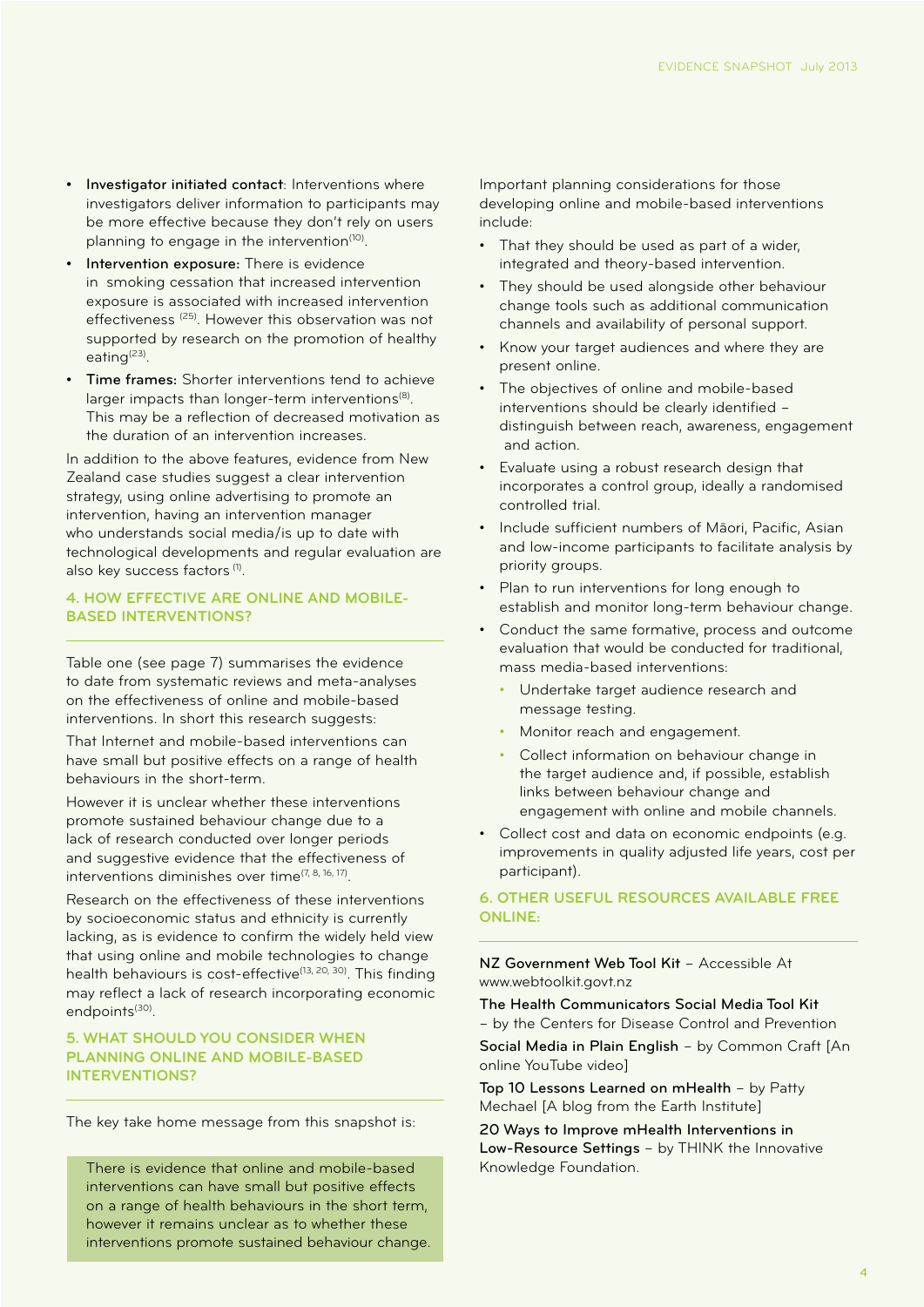## ACKNOWLEDGEMENT

The Author thanks the following people for their useful feedback as peer reviewers of this snapshot: Associate Professor Cliona Ni Mhurchu (Programme Leader, Nutrition, The National Institute for Health Innovation) and Associate Professor Ralph Maddison (Programme Leader, Physical Activity, The National Institute for Health Innovation). Thanks is also extended to Kiri Milne (Hi-RES - Research Evaluation and Strategy Services) for undertaking the initial literature review and those who shared their knowledge and time as key informants.

## **REFERENCES**

- 1. Agencies for Nutrition Action. Literature review on the effectiveness of online and mobile technologies for changing health behaviours. May 2013 available from http://www.ana.org.nz/our-work/knowledge-translation#.
- 2. Smith, P., Gibson, A., Crothers, C., Billot, J., Bell, A. (2011). The Internet in New Zealand 2011. Auckland, New Zealand: Institute of Culture, Discourse & Communication, AUT University.

- researchnz.com/pdf/Media%20Releases/RNZ%20Media%20Release%20-%20Penetration%20and%20use%20of%20electronic%20devices.pdf
- 5. Civljak, M., Sheikh, A., Stead, LF, and Car J. (2010). Internet-based interventions for smoking cessation. Cochrane Database of Systematic Reviews Issue 9. Art. No.: CD007078. DOI: 10.1002/14651858.CD007078.pub3.
- 6. Davies, C., Spence, J., Vandelanotte, C., Caperchione, C., and Mummery, WK. (2012). Meta-analysis of Internet-delivered interventions to increase physical activity levels. International Journal of Behavioral Nutrition and Physical Activity 9:52.
- 7. Kodama, S., Saito, K., Tanaka, S., Horikawa, C., Fujiwara, K., Hirasawa, R., Yachi, Y., Iida KT., Shimano, H., Ohashi, Y., Yamada, N., and Sone, H. (2012). Effect of web-based lifestyle modification on weight control: a meta-analysis. International Journal of Obesity 36: 675-685.
- 8. Cugelman, B., Thelwall, M., and Dawes, P. (2011). Online Interventions for Social Marketing Health Behavior Change Campaigns: A Meta-Analysis of Psychological Architectures and Adherence Factors. J Med Internet Res 13(1):e17.
- 9. Free, C., Phillips, G., Galli, L., Watson, L., Felix, L., et al. (2013) The Effectiveness of Mobile-Health Technology-Based Health Behaviour Change or Disease Management Interventions for Health Care Consumers: A Systematic Review. PLoS Med 10(1):e1001362. doi:10.1371/journal.pmed.1001362.
- 10. Lau, P., Lau E., Wong del, P. and Ransdell, L. (2011). A systematic review of information and communication technology-based interventions for promoting physical activity behavior change in children and adolescents. J Med Internet Res 13(3).
- 11. Neville, L., B. O'Hara, and Milat, A. (2009a). Computer-tailored physical activity behavior change interventions targeting adults: a systematic review. International Journal of Behavioral Nutrition and Physical Activity 6:30.
- 12. Harris, J., Felix, L., Miners, A., Murray, E., Michie, S., Ferguson, E. et al. (2011). Adaptive e-learning to improve dietary behaviour: a systematic review and cost-effectiveness analysis. Health Technol Assessment 15(37).
- 13. Chen, Y-F., Madan, J., Welton, N., Yahaya, I., Aveyard, P., Bauld, L, et al. (2012). Effectiveness and cost-effectiveness of computer and other electronic aids for smoking cessation: a systematic review and network meta-analysis. Health Technol Assess 16(38).
- 14. Shahab, L. and McEwen, A. (2009). Online support for smoking cessation: a systematic review of the literature. Addiction104:1792–1804.
- 15. Whittaker, R., McRobbie, H., Bullen, C., Borland, R., Rodgers, A., K. E. and Gu, Y. (2012). Mobile phone-based interventions for smoking cessation. Cochrane Database of Systematic Reviews Issue 11. Art. No.: CD006611. DOI: 10.1002/14651858.CD006611.pub3.
- 16. Wieland, L. S., Falzon, L. et al. (2012). Interactive computer-based interventions for weight loss or weight maintenance in overweight or obese people. Cochrane Database of Systematic Reviews Issue 8. Art. No.: CD007675. DOI: 10.1002/14651858.CD007675.pub2.
- 17. Reed, V. A., Schifferdecker, K. E. et al. (2012). The effect of computers for weight loss: a systematic review and meta-analysis of randomized trials. Journal of General Internal Medicine 27(1):99-108.
- 18. Fanning, J., Mullen, S, and McAuley, E. (2012). Increasing physical activity with mobile devices: a meta-analysis. J Med Internet Res14(6):e161.
- 19. Neville, L. M., A. J. Milat, et al. (2009c). Computer-tailored weight reduction interventions targeting adults: a narrative systematic review. Health Promot J Austr 20(1):48-57.
- 20. Miners, A., Harris, J. et al. (2012). An economic evaluation of adaptive e-learning devices to promote weight loss via dietary change for people with obesity. BMC Health Services Research 12:190.
- 21. Manzoni, G. M., Pagnini, F. et al. (2011). Internet-based behavioral interventions for obesity: An updated systematic review. Clinical Practice and Epidemiology in Mental Health 7:19-28
- 22. Neve, M., Morgan, P., Jones, P. and Collins, C. (2010). Effectiveness of web-based interventions in achieving weight loss and weight loss maintenance in overweight and obese adults: a systematic review with meta-analysis. Obesity Reviews 11:306-321.
- 23. Neville, L., O'Hara, B. and Milat, A. (2009b). Computer-tailored dietary behaviour change interventions: a systematic review. Health Education Research 24(4):699-720.
- 24. Shaw R, Bosworth H. Short message service (SMS) text messaging as an intervention medium for weight loss: A literature review. Health Informatics Journal 2012; 18(4):235-250
- 25. Hutton, H. E., L. M. Wilson, et al. (2011). A systematic review of randomized controlled trials: Web-based interventions for smoking cessation among adolescents, college students, and adults. Nicotine & Tobacco Research 13(4):227-238.
- 26. Webb, T., Joseph, J., Yardley, L. and Michie. (2010). Using the Internet to Promote Health Behavior Change: A Systematic Review and Meta-analysis of the Impact of Theoretical Basis, Use of Behavior Change Techniques, and Mode of Delivery on Efficacy. J Med Internet Res 12(1):e4.
- 27. Eyles H, Ni Mhurchu C. Tailored nutrition education: is it really effective? Public Health Nutrition 2012; 15: 561-566.
- 28. Riley , WT et al. Health behaviour models in the age of mobile interventions: are our theories up to the task. Transl Behav Med. 2011 March 1; 1(1): 53–71.
- 29. Fjeldsoe, B.S., Marshall, A.L., Miller, Y.D. (2009). Behavior change interventions delivered by mobile telephone short-message service. Am J Prev Med 36(2): 165-73.
- 30. Tate, D., Finkelstein, E., Khavjou, O. and Gustafson, A. (2009). Cost effectiveness of Internet interventions: review and recommendations. Ann Behav Med 38:40-45.

<sup>3.</sup> International Telecommunications Union (2011). ICT Statistics. Accessed 23 April 2013 http://www.itu.int/en/ITU-D/Statistics/Pages/stat/default.aspx 4. Research NZ (2013). The rise and rise of smartphones and other mobile devices. Media release 5 March 2013. Accessed 23 April 2013 http://www.